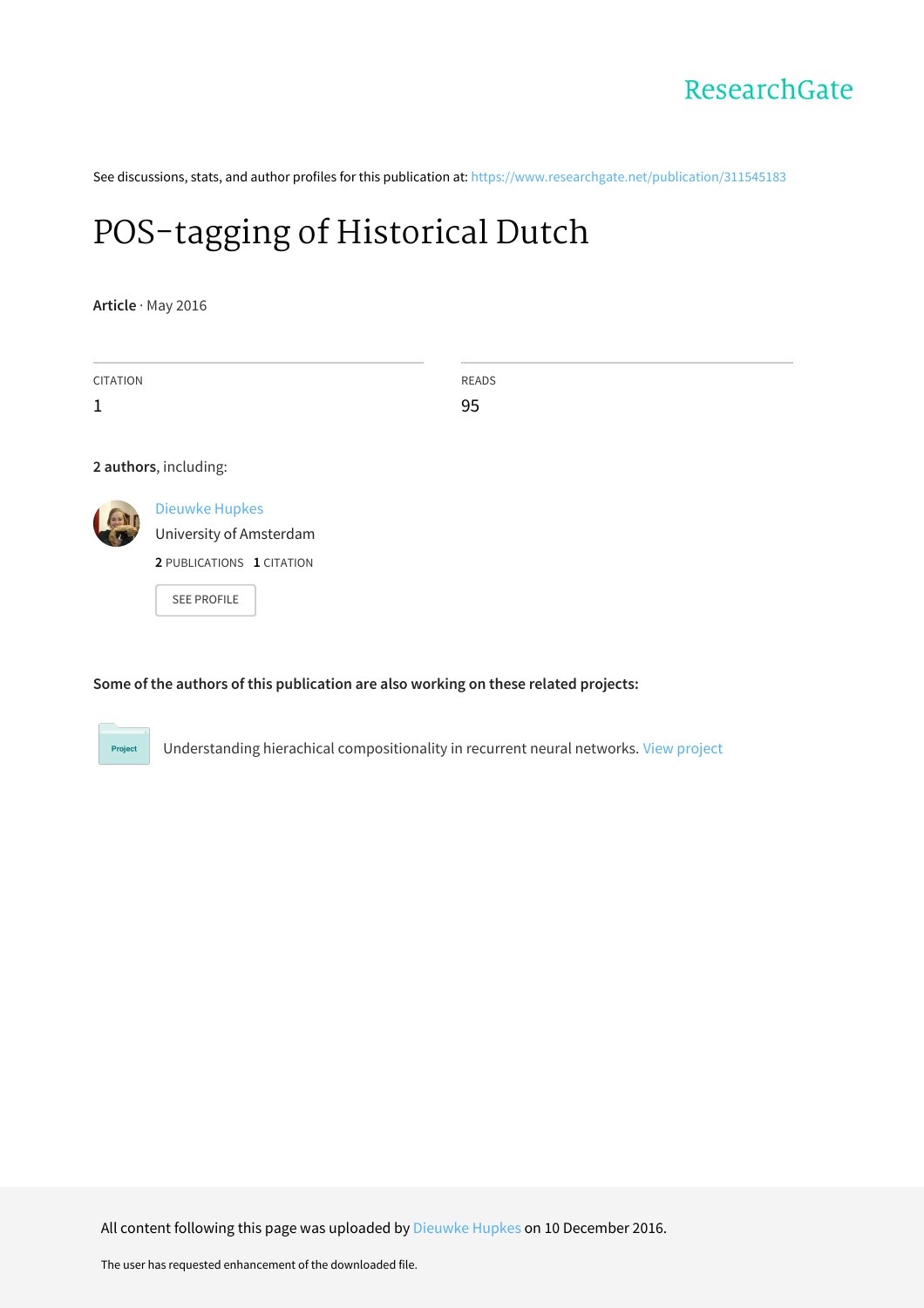## POS-tagging of Historical Dutch

Dieuwke Hupkes, Rens Bod

Institute for Logic, Language and Computation University of Amsterdam Science Park 107 D.hupkes@uva.nl, rens.bod@uva.nl

#### Abstract

We present a study of the adequacy of current methods that are used for POS-tagging historical Dutch texts, as well as an exploration of the influence of employing different techniques to improve upon the current practice. The main focus of this paper is on (unsupervised) methods that are easily adaptable for different domains without requiring extensive manual input. It was found that modernising the spelling of corpora prior to tagging them with a tagger trained on contemporary Dutch results in a large increase in accuracy, but that spelling normalisation alone is not sufficient to obtain state-of-the-art results. The best results were achieved by training a POS-tagger on a corpus automatically annotated by projecting (automatically assigned) POS-tags via word alignments from a contemporary corpus. This result is promising, as it was reached without including any domain knowledge or context dependencies. We argue that the insights of this study combined with semi-supervised learning techniques for domain adaptation can be used to develop a general-purpose diachronic tagger for Dutch.

Keywords: POS-tagging, historical Dutch, parallel corpora

## 1. Introduction

To extract information from a (historical) text, it is often helpful to know the grammatical categories (or part-ofspeech tags) of the words in this text. High-performance automatic part-of-speech taggers (POS-taggers) can be trained when large amounts of annotated training data are available, but automatically POS-tagging low-resource languages for which such data do not exist has proved to be a challenging task. When aiming to automatically tag historical data, one is confronted with an additional difficulty: standardisation of orthography is relatively recent and thus historical corpora often contain a large variation in spelling, which effectively increases the amount of annotated training data necessary to learn a good model.

One approach to address this orthographical variation is to use a respelling tool to normalise/modernise the spelling of a text, prior to tagging it with a tagger trained on modern data of the same language. [Rayson et al. \(2007\)](#page-5-0) found that for Middle English normalising the spelling of a text increases the accuracy of a rule based modern English tagger from just under 0.82 to 0.85. For manual modernisation, they report an accuracy of 0.89, indicating that to obtain state-of-the-art tagging results for Middle English also lexical and/or syntactical variation should be considered.

Another approach to POS-tagging historical text is to transfer annotation via parallel corpora. Positive results for this technique have been reported for obtaining annotations for closely related languages (e.g., [Bentivogli et al.](#page-5-1) [\(2004;](#page-5-1) [Van Huyssteen and Pilon \(2009;](#page-5-2) [Yarowsky et al.](#page-6-0) [\(2001\)](#page-6-0)). [Moon and Baldridge \(2007\)](#page-5-3) report good results for this method for tagging historical English. However, the applicability of this approach is quite limited, as it requires the availability of a parallel corpus with a similar language for which a good POS-tagger is available.

In this study we focus on POS-tagging 17th-century Dutch texts. As there is little POS-annotated data available for this period, supervised POS-taggers for do not exist.<sup>[1](#page-1-0)</sup> Currently, researchers working with material from this period often resort to POS-taggers trained on contemporary Dutch,<sup>[2](#page-1-1)</sup> although their adequacy for historical texts is highly questionable. A study that evaluates the quality of current annotations and explores methods for improvement is currently lacking.

The goal of this paper is firstly to present a thorough analysis of the adequacy of currently used taggers for historical Dutch and secondly to explore methods for generating higher accuracy tags. In particular, we will asses the effect of different methods for preprocessing (spelling normalisation, as well as word-for-word translation of the text) on the accuracy of tags generated with a tagger trained on contemporary Dutch and we will explore whether making adaptations in the tagger based on knowledge extracted from a diachronic parallel corpus can improve tagging results. We focus on techniques that are simple and easily extendable for different domains. For all methods, we will test the within domain accuracy, but also evaluate the generalisability. Finally, we will discuss how these results can be used in further research to develop methods to automaticall generate taggers for different periods of historical Dutch.

#### 2. Data

Our experiments focus on tagging 17th-century Dutch data. As even within one period there is still a considerable amount of variation, we use 2 texts from 2 different domains: *Iovrnael ofte gedenckwaerdige beschrijvinghe*, a scheepsjournaal (ship's logbook) published in 1646 (Bontekoe, 2013) and the Dutch Bible translation of 1637 (Statenbijbel, 2008).

<span id="page-1-0"></span><sup>1</sup> Supervised taggers/lemmatizers for medieval Dutch exist [\(Kestemont et al., 2014;](#page-5-4) [van Halteren and Rem, 2013\)](#page-5-5).

<span id="page-1-1"></span> $^{2}$ See, e.g., <http://www.nederlab.nl/.>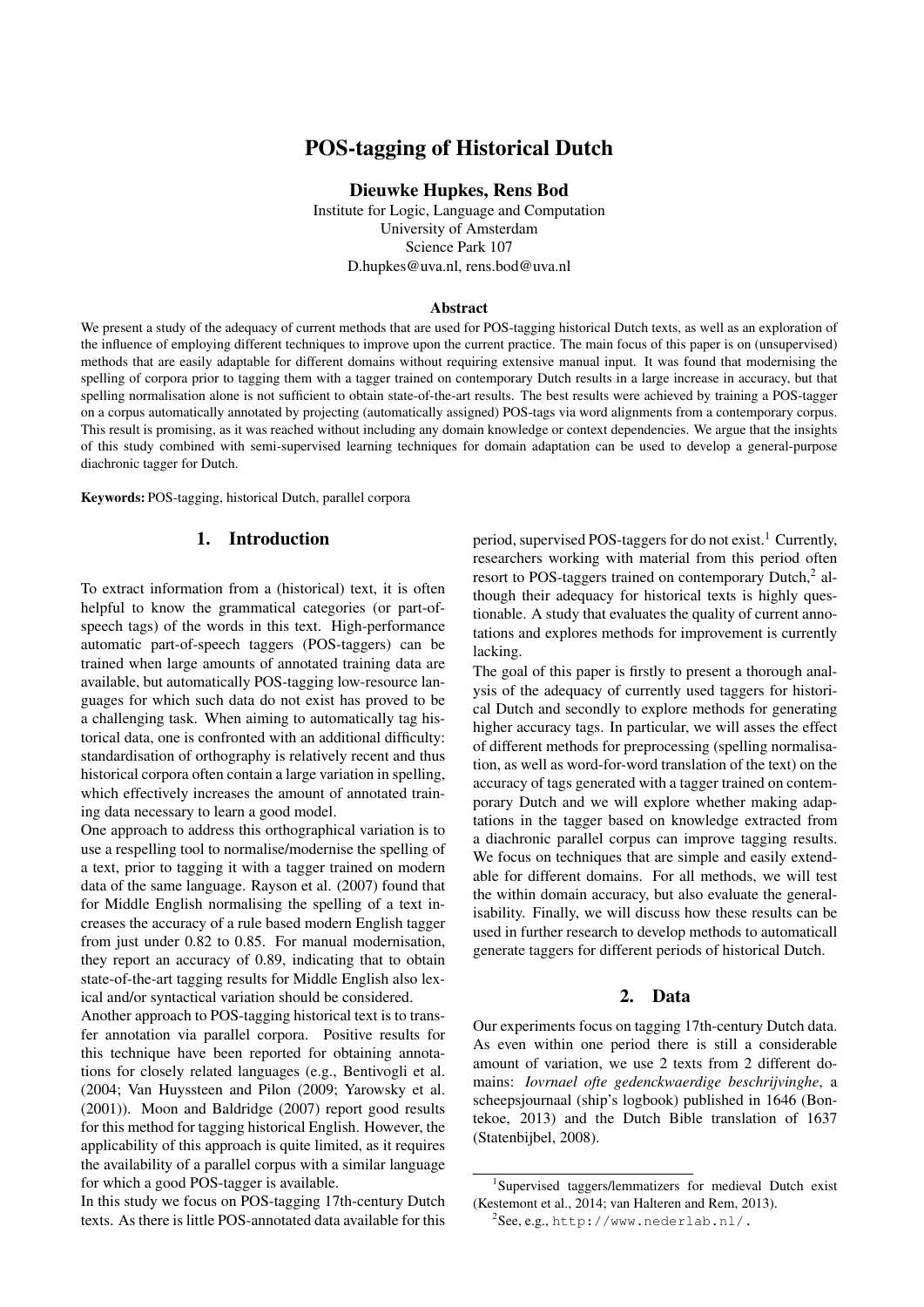| ADJ        | adjective    | ВW        | adverb   |
|------------|--------------|-----------|----------|
| LID        | article      | N         | noun     |
| <b>TSW</b> | interjection | <b>TW</b> | numeral  |
| VG         | conjunction  | VNW       | pronoun  |
| VZ.        | preposition  | WW        | verb     |
| SPEC(e)    | proper name  | SPEC(v)   | borrowed |
| <b>LET</b> | punctuation  |           |          |

<span id="page-2-0"></span>Table 1: Coarse POS-tags used for annotating test corpora. Used tagging conventions can be found in [Van Eynde](#page-5-6) [\(2004\)](#page-5-6)

### 2.1. Test corpora

For testing, we manually annotate 50 random sentences from both corpora with coarse POS-tags (13 in total, see Table [1\)](#page-2-0). We use the tagset from Corpus Gesproken Nederlands [\(Oostdijk, 2002\)](#page-5-7), as well as their tagging conventions [\(Van Eynde, 2004\)](#page-5-6). We use the Bible corpus (Bible1637, 1368 tokens) for development and testing, and the Bontekoe corpus (Bontekoe, 1565 tokens) to test the generalisability of our results to other domains. For comparison, we also annotate the more modern translation of the 50 Bible1637 sentences that can be found in the Dutch Bible translation of 1977.

## 2.2. Diachronic Parallel Corpus

The rest of the two Bible texts (31172 lines, over 900000 tokens per text) we use as a diachronic parallel corpus. We lowercased the two texts and employed a machine transla-tion tool<sup>[3](#page-2-1)</sup> (5 iterations for both models) to align the sentences on the word level, resulting in largely monotone alignments. Fig. [2](#page-3-0) shows an example of such an alignment. A quick inspection shows that the resulting word alignments contain mistakes, but are generally of high quality.

#### 2.3. Letters as Loot

A third dataset we have available is the Letters as Loot corpus [\(van der Wal et al., 2012\)](#page-5-8), a dataset consisting of 1000 letters (over 40.000 tokens) written by sailors between the second half of the 17th century and the beginning of the 19th century. The POS-annotation of the corpus is checked manually and thus of high quality, but both the conventions for tagging and the set of labels differ from the CGN tagset; this renders the corpus suboptimal for training and testing purposes (for the present study). Nevertheless, we will use the corpus to increase the vocabulary of a tagger in a later stadium.

## 3. Taggers

We use two different taggers: a memory based tagger called MBT [\(Daelemans et al., 2010\)](#page-5-9), trained on a contemporary Dutch corpus with over 11 million annotated words and Trigram'n'Tags [\(Brants, 2000\)](#page-5-10), a very efficient hidden-markov model tagger that does not come with a pretrained model for Dutch but can be trained easily on an annotated dataset.

To disambiguate the tags of words seen in the training corpus, MBT uses context information from both the left and right side of the word. To assign tags to words unknown to the tagger, additional features are used such as the first and last letters of the focus word and whether the word contains capital letters or numbers.

Trigrams'n'Tags (TnT) is a trigram-based tagger, whose parameters are estimated from a corpus and then smoothed using a context-independent variant of linear interpolation. The interpolation parameters are estimated by deleted interpolation. Unknown words are tagged based on suffix analysis and a flag indicating whether the focus word is capitalised.

## 4. Experiments

To obtain a baseline, we tag all test sets with MBT and evaluate the average tagging accuracy per word, ignoring punctuation tags. For the contemporary corpus Bible1977 we find an accuracy of 0.96, which is slightly lower than the accuracy reported in [Van Eynde \(2004\)](#page-5-6). This discrepancy may be caused by ignoring the punctuation tags (which are always correct), but is most likely also partly caused by the slightly archaic language use in the corpus. The tagging accuracy of the historical datasets is low, around 0.60 (see Table [2\)](#page-3-1)

## 4.1. Respelling

An analysis of the confusion matrix of the tags assigned to the historical corpus shows that a large part of the mistakes is due to divergences in spelling. For instance, many words are assigned the tag 'SPEC $(v)$ ', which is used for words that are considered to be not morphosyntactically integrated in the language. As the tagger uses statistics of low frequent words in the training corpus to tag unknown words in the test corpus, the unknown-word module systematically fails to classify words in high frequent closed categories (such as pronouns and conjunctions) whose spelling diverges from the spelling in the training corpus. Furthermore, the irregular capitalisation impedes feature based classification.

Applying a small set of simple rewrite rules that accounts for systematic cases (such as the change from "ae" to "aa") and takes care of respelling most closed-class words (such as pronouns) leads to a significant improvement of around 15 percentage points (see Table [2\)](#page-3-1). We can interpret this result as a lowerbound for the improvement that is easily achievable through simple adaptations in spelling.

There is a vast amount of research on automatic spelling normalisation (e.g., [Hendrickx and Marquilhas \(2011\)](#page-5-11); [Reynaert \(2011\)](#page-5-12); [Reynaert et al. \(2012\)](#page-5-13)) and modernisation (e.g., [Rayson et al. \(2005\)](#page-5-14); [Koolen et al. \(2006\)](#page-5-15)). To assess the potential usability of such respelling tools for this intent, we also determine an estimate of the *upperbound* of the results that can be achieved by spelling-based approaches by manually modernising the spelling of all words in the test corpora. To get a more realistic upperbound, we aim to modernise spelling but preserve lexical and syntactical differences (such as the change of the meaning of the word "en" from "not" to "and""). We find an accuracy of 0.89 for the bible1637 corpus and 0.82 for the Bontekoe corpus (see Table [2\)](#page-3-1).

<span id="page-2-1"></span><sup>3</sup>The Berkeley Aligner [https://code.google.com/p/](https://code.google.com/p/berkeleyaligner/) [berkeleyaligner/](https://code.google.com/p/berkeleyaligner/)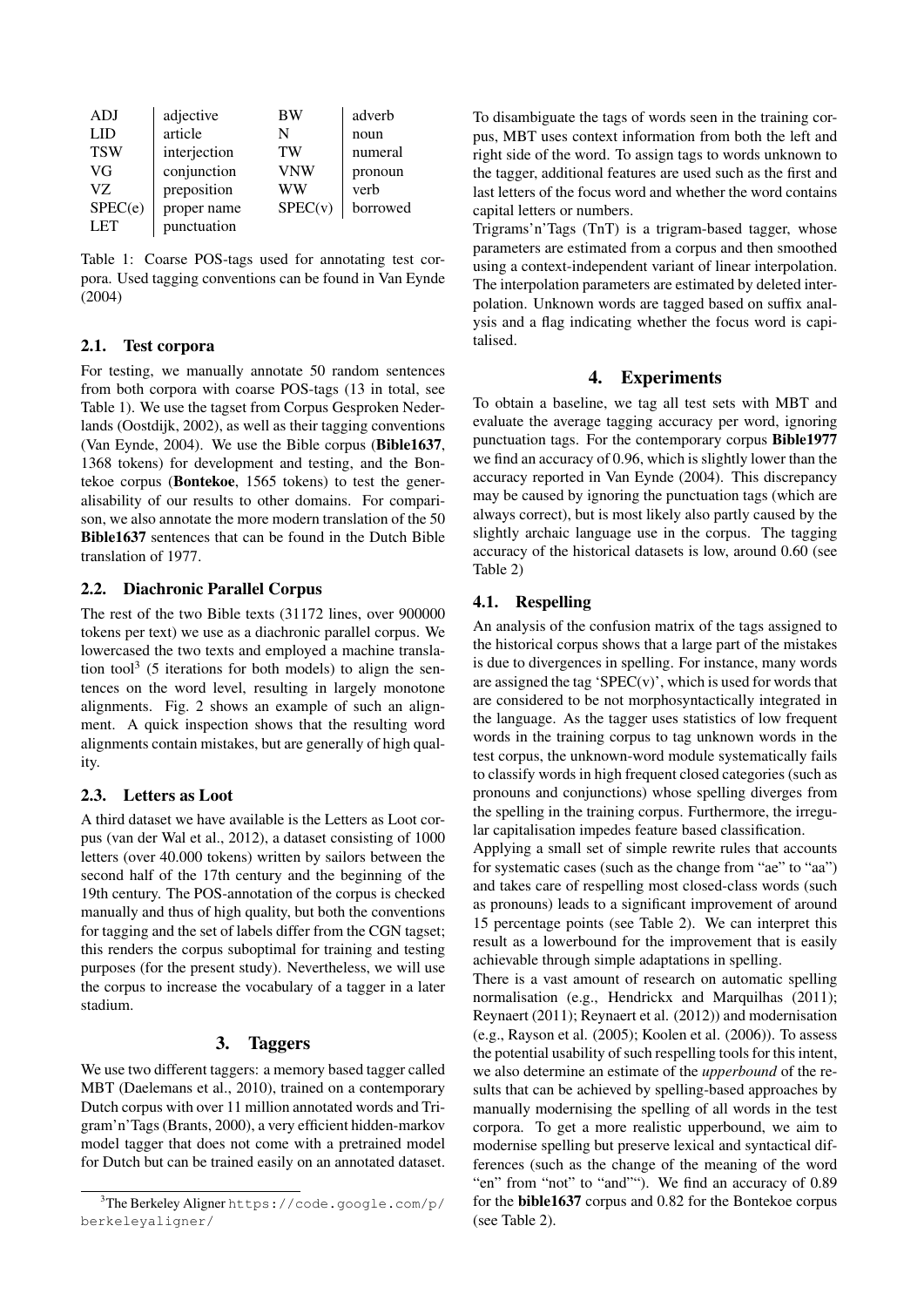

#### Figure 1: Example word alignment

<span id="page-3-0"></span>Figure 2: Example word alignment from our corpus (the visualisation tool used to generate this picture is available at <https://bitbucket.org/teamwildtreechase/hatparsing/>). Note that although in this example every word aligned is with exactly one other word, this is not necessarily always the case.

|                   |      |      | MBT tags Rewrite Rules Manual Respelling |
|-------------------|------|------|------------------------------------------|
| Bible1637 $\vert$ | 0.61 | 0.74 | 0.89                                     |
| Bontekoe          | 0.60 | 0.73 | 0.82                                     |

<span id="page-3-1"></span>Table 2: Influence of respelling prior to tagging with contemporary Dutch tagger. Average accuracy per word.

### 4.2. Using Information from a Parallel Corpus

Since 17th-century Dutch is similar to contemporary Dutch, both on a lexical and syntactical level (spelling differences aside), it seems plausible that the resources for modern Dutch can be used to bootstrap a tagger for historical Dutch. We first conduct an experiment to determine whether we can employ the alignment information from a parallel corpus to learn how to modernise/normalise the spelling in historical corpora, and consequently investigate whether a tagger can be generated by a training corpus annotated by transferring information via word alignments.[4](#page-3-2) Note that our aim is not to evaluate how well annotation can be tranferred via word alignments (see for instance [Van Huyssteen and Pilon \(2009\)](#page-5-2); [Bentivogli et al. \(2004\)](#page-5-1); [Hwa et al. \(2002\)](#page-5-16)), but rather to employ this information to tag other texts, such that the results are not restricted to historical texts for which parallel corpora are available.

#### 4.2.1. Learning to translate words

In our first experiment, we infer a dictionary from our word-aligned parallel corpus by matching every word with the word it was most often aligned with. $5$  The resulting dictionary contains 24078 entries (some of which are names). We use the dictionary to replace in the test set either every word for which a 'translation' is available, or only words that did not occur in a list of 'modern' words that occurred in the rest of the 1977 Bible. We use the same procedure for the out of domain Bontekoe corpus. In the bible1637 corpus, 529 out of 1370 tokens were replaced in the in the latter condition and 713 in the former; 13 tokens in the test set were not available in the dictionary or in the known word list. The Bontekoe corpus contained many more unknown words: 322. Out of 1564 tokens, 478 and 339 were replaced in the former and latter condition, respectively. Note that the former condition - in which all possible words are replaced - can be interpreted as a rough word-for-word translation of the text.

We tag both versions of the test corpora with MBT and evaluate the results. The results on the within-domain bible corpus are good (an accuracy of 0.92, which is higher than the strictly spelling based upperbound we determined previously), but do not generalise well to the Bontekoe corpus (an accuracy of around 0.80, see Table [3\)](#page-3-4).

|                        |      | Baseline Replace Unknown Replace All |      |
|------------------------|------|--------------------------------------|------|
| Bontekoe               | 0.60 | 0.80                                 | 0.78 |
| Bible1637 $\vert$ 0.60 |      | 0.90                                 | 0.92 |

<span id="page-3-4"></span>Table 3: Influence of replacing words using a dictionary inferred from a parallel corpus. Average tagging accuracy per word.

#### 4.2.2. Training a new tagger

A different approach to improve tagging results for historical texts is to adjust the paramaters of the tagger, rather than preprocessing the text prior to tagging it. The most obvious way of doing this is to retrain a tagger on a corpus with data more similar to the training data. However, to retrain a tagger, a fairly large (annotated) training corpus is required. We investigate if such a training corpus can be created from a diachronic parallel corpus by projecting (automatically generated) tags via a word alignment from the contemporary to the historical side of the corpus. To project the tags, we follow a simple protocol:

- 1. Every token in the 1637 corpus that is aligned with only one token in the 1977 corpus (264714 tokens) will be assigned the tag of that token;
- 2. Every token in the 1637 corpus that is aligned with two tokens with tags  $X$  and  $Y$  (2751 tokens) will be assigned the tag  $X+Y$  if  $X \neq Y$ , or X otherwise;
- 3. The tokens that then are not assigned a tag after step 1 and 2 will be assigned the tag that they are most often associated with in the corpus (8000 tokens);
- 4. The rest of the tokens (<150) are manually tagged using regular expressions.

To estimate the accuracy of the tagged corpus bible1637annotated we apply the same procedure to the entire corpus (including the test set) and evaluate the accuracy of the tags of the test set, which is around 0.92.

We train TnT on the automatically annotated training corpus (we use the default settings for training) and use the resulting tagger to tag our test corpora. In a post-processing

<span id="page-3-2"></span><sup>4</sup>A similar experiment was conducted by [Moon and Baldridge](#page-5-3) [\(2007\)](#page-5-3).

<span id="page-3-3"></span> $5$ This is the simplest way in which this could be done, it does not take into account any context dependencies.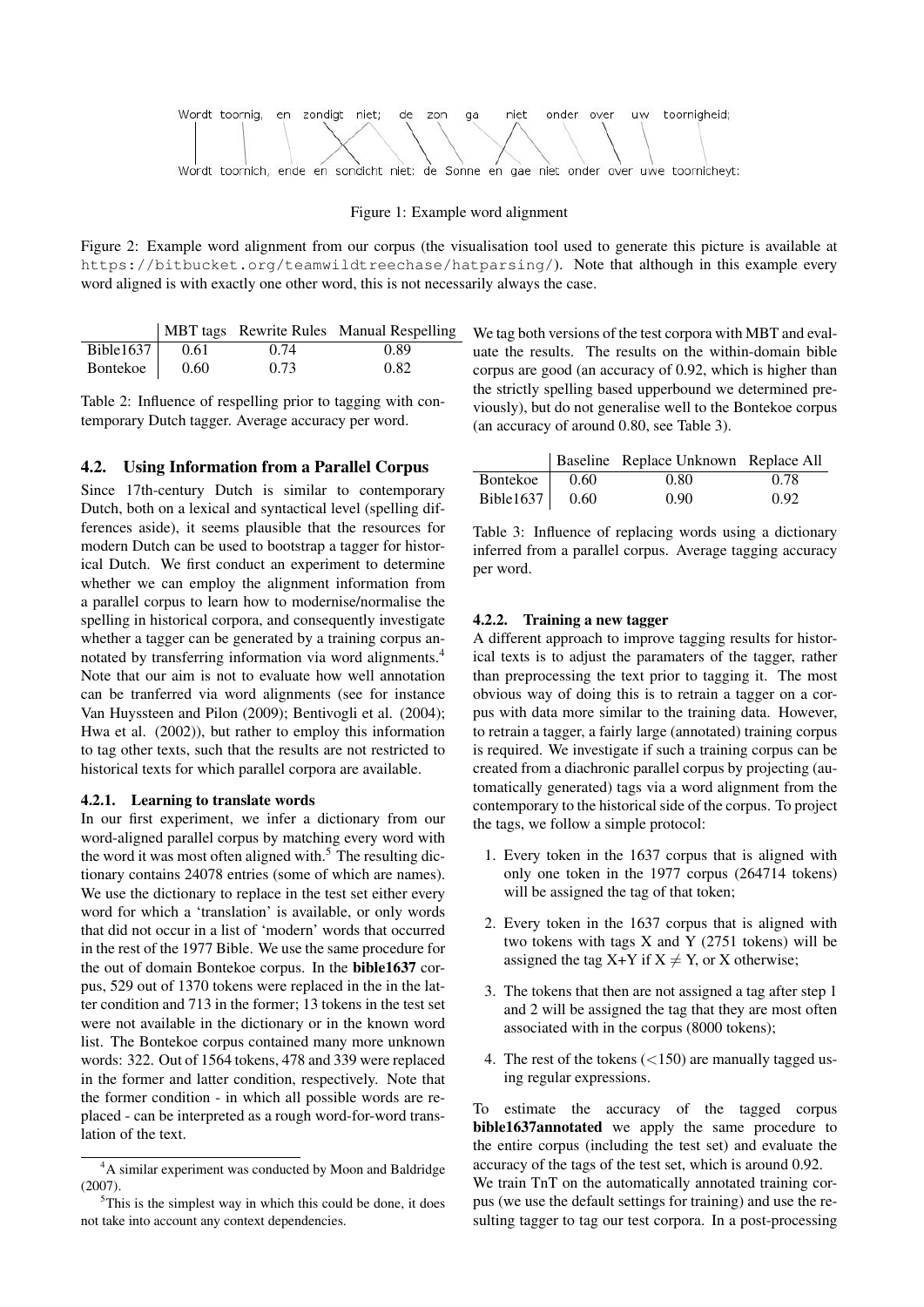|                 | <b>Training corpus</b> |      |                                                                         |  |
|-----------------|------------------------|------|-------------------------------------------------------------------------|--|
| Corpus          |                        |      | Bible1637annotated Letters as Loot Bible1637annotated + Letters as Loot |  |
| Bible1637       | 0.94                   | 0.85 | 0.92                                                                    |  |
| <b>Bontekoe</b> | 0.74                   | 0.81 | 0.84                                                                    |  |

<span id="page-4-0"></span>Table 4: Retraining a tagger on an annotated historical training corpus. Average tagging accuracy per word.

step we replace the tag 'LID+VZ', that did not occur in the gold standard, with the tag 'LID'. The accuracy of the resulting tagger on the **bible1637** corpus is high  $(0.94)$  but the results do not transfer well to another domain: the accuracy on the Bontekoe corpus is only 0.74.

Studying the confusion matrix of the tags of the Bontekoe corpus, we find that no class of words is systematically tagged well. The fact that even high frequent words such as articles and numerals are regularly assigned the wrong tag leads to the impression that adding more training data could be beneficial. To test this hypothesis, we train a tagger on a combined corpus consisting of the bible1637annotated corpus and the Letters as Loot corpus. For comparison, we also trained a tagger on the Letters as Loot corpus without the bible1637annotated data.

The results in Table [4](#page-4-0) show that adding more material does indeed have a positive effect on the outside domain results of the tagger, albeit while having a small negative effect on the within domain results.

### 5. Discussion and Future Work

Our experiments show that POS-taggers for contemporary Dutch texts are not suitable for historical data, generating tags with an accuracy of around 0.60 (see Table [2\)](#page-3-1). We aimed to investigate techniques that were very simple and generally applicable, and do not require extensive amounts of manual work to tailor to different domains.

We confirmed the findings of [Rayson et al. \(2007\)](#page-5-0) that there appears to be a ceiling to the improvement that can be achieved by spelling based approaches. Even with manual modernisation of spelling, the tagger does not achieve an accuracy higher than 0.90, which indicates that achieving state-of-the-art results on 17th-century Dutch texts requires more than a clever respelling algorithm. However, further improvement for preprocessing based approaches seems possible if also lexical variation is taken into account. Using a dictionary derived from a parallel corpus which finds a *translation* for the words in the corpus, rather than merely respelling them - results in an accuracy of 0.91 for within domain text, but does not generalise well to different domains (see Table [3\)](#page-3-4). This result suggest that more sophisticated word-for-word translation methods, or the use of manually created dictionaries that map historical word-forms to modern lemma's<sup>[6](#page-4-1)</sup> could lead to further improvements.

Another direction that can be taken is to develop a tagger that is better tuned to historical material. We tested if a tagger could be trained on a corpus automatically annotated with POS-tags projected via word alignments. This gives

excellent result for a corpus of the same domain as the training corpus (an accuracy of 0.94), but not on a corpus of a different domain (see Table [4\)](#page-4-0). An analysis of the mistakes shows that the drop in accuracy is mostly caused by the fact that many of the words in the out of domain corpus are unknown to the tagger. Adding data from the Letters as Loot corpus to enhance the lexicon (partly) solves this problem, increasing the out of domain accuracy to 0.84.

We surmise that to improve upon these results, the focus should be on developing methods for domain adaptation (similar to for instance [\(Yang and Eisenstein, 2015;](#page-5-17) [Yang](#page-6-1) [and Eisenstein, 2016\)](#page-6-1)) For instance, using other sources (e.g., (Instituut voor Nederlandse Lexicologie, 2007; INL, 2015)) to add more words to the lexicon of the tagger is likely to be beneficial. Another approach could be to use semi-supervised approaches to fine-tune the parameters of the retrained tagger after adding entries for unknown words of the testset (see for instance [\(Deoskar et al., 2013\)](#page-5-18)). Baum-Welch re-estimation of parameters has shown to be very strongly dependent on initialisation [\(Elworthy, 1994;](#page-5-19) [Merialdo, 1994\)](#page-5-20), but has the potential of finding reasonable solutions given a good start [\(Goldberg et al., 2008\)](#page-5-21). Using information from parallel corpora and previously mentioned manual sources could be used to find such a starting point. To decrease sparsity of parameters, this approach could be combined with a preprocessing step in which spelling is normalised. An advantage of this approach is that it could provide an automised way to learn taggers for different domains of historical texts. If successful, similar techniques can also be used to tackle lemmatisation of historical texts, as well as tagging of other historic languages. Although orthographic variation might hinder their applicability, a third line of reseach that could be considered for tagging (low resource) historical texts is research on semi- or unsupervised POS-tagging, such as [\(Deoskar et](#page-5-18) [al., 2013;](#page-5-18) [Garrette and Baldridge, 2013;](#page-5-22) [Goldberg et al.,](#page-5-21) [2008;](#page-5-21) [Brill, 1995;](#page-5-23) [Goldwater and Griffiths, 2007\)](#page-5-24). [\(Yang](#page-5-17) [and Eisenstein, 2015;](#page-5-17) [Yang and Eisenstein, 2016\)](#page-6-1) have reported good results for unsupervised tagging of historical English.

## 6. Conclusion

We studied several methods for assigning POS-tags to historical Dutch texts from a period for which little annotated data are available and ortography was not yet standardised. We confirmed that POS-taggers trained on contemporary Dutch are not adequate for tagging 17th-century Dutch corpora, and explored different techniques to improve upon their tagging accuracy of around 0.60. We showed that respelling algorithms are effective, but not sufficient to obtain state-of-the-art POS-tagging results. The largest improvements were obtained by retraining a POS-tagger on an automatically annotated historical corpus. The improvement

<span id="page-4-1"></span><sup>6</sup>E.g., Woordenboek der Nederlandse Taal (Instituut voor Nederlandse Lexicologie, 2007)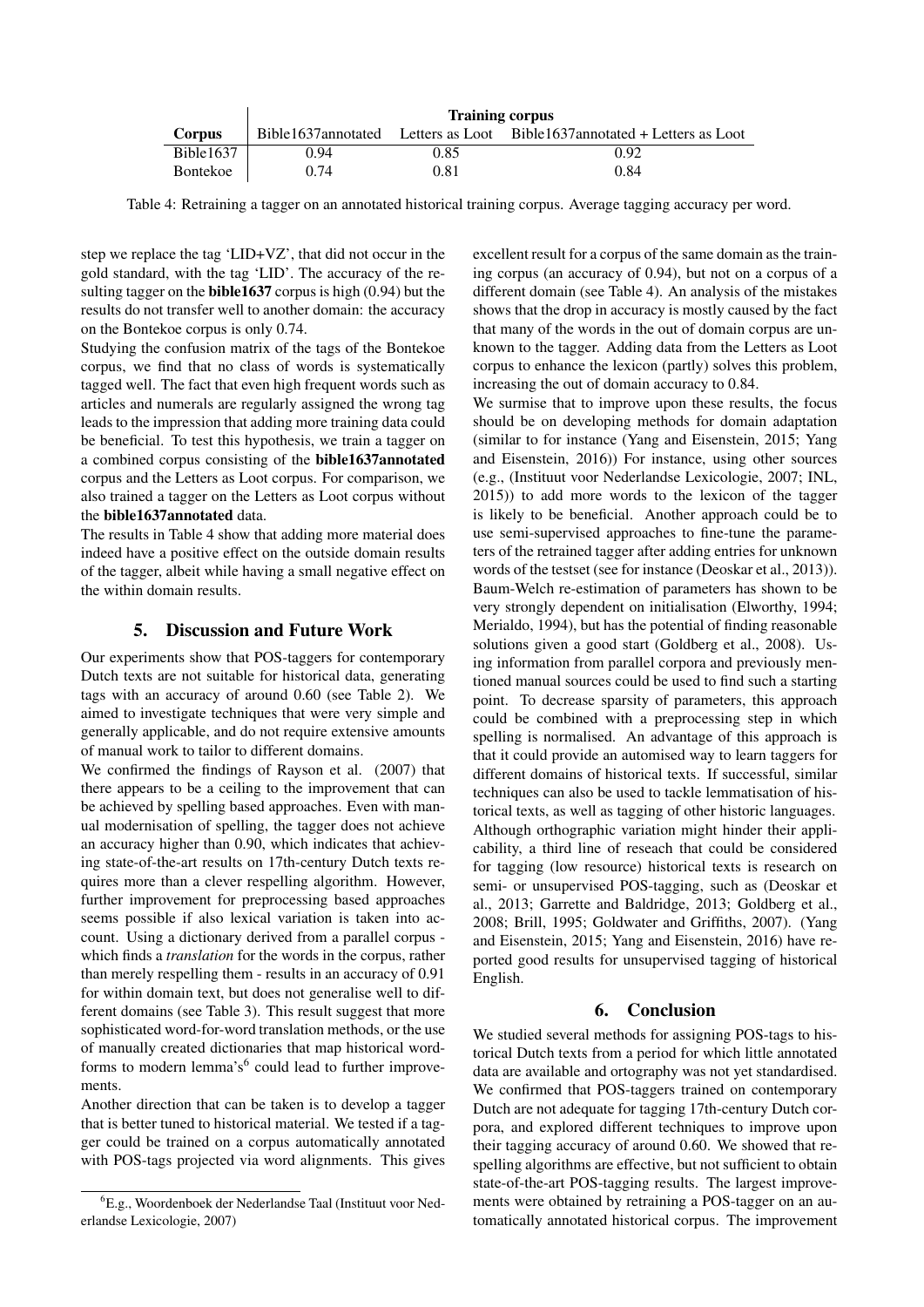|           | <b>Baseline</b> | Rewrite | <b>Translation</b> |         | <b>Retrain tagger on</b> |      |                                                      |
|-----------|-----------------|---------|--------------------|---------|--------------------------|------|------------------------------------------------------|
|           |                 |         | all                | unknown |                          |      | Bible1637annotated Letters <b>Bible1637annotated</b> |
| Bible1637 | 0.60            | 0.74    | 0.78               | 0.80    | 0.94                     | 0.85 | 0.92                                                 |
| Bontekoe  | 0.60            | 0.73    | 0.92               | 0.90    | 0.74                     | 0.81 | 0.84                                                 |

Table 5: Summary of results.

subsists across domains, but the within domain results (an accuracy of 0.94) are significantly better than for other domains (0.84 accuracy). However, the results are a tremendous improvement - of 34 and 23 percentage points, respectively - over the baseline accuracy of currently used taggers. Notably, none of the methods explored were tailored to a specific domain. We chose to not make small adaptations to the tagger based on our knowledge about the corpus, even though that could have led to further improvements. In the future, we will focus on finding these adaptations automatically, by combining the techniques discussed in this paper with semi-supervised learning paradigms. We argue that the results of the current study constitute a step towards developing a general-purpose diachronic tagger for Dutch, and can also be applied to other languages and tasks.

## 7. Bibliographical References

- <span id="page-5-1"></span>Bentivogli, L., Forner, P., and Pianta, E. (2004). Evaluating cross-language annotation transfer in the multisemcor corpus. In *Proceedings of the 20th international conference on Computational Linguistics*, page 364. Association for Computational Linguistics.
- <span id="page-5-10"></span>Brants, T. (2000). Tnt: a statistical part-of-speech tagger. In *Proceedings of the sixth conference on Applied natural language processing*, pages 224–231. Association for Computational Linguistics.
- <span id="page-5-23"></span>Brill, E. (1995). Unsupervised learning of disambiguation rules for part of speech tagging. In *Proceedings of the third workshop on very large corpora*, volume 30, pages 1–13. Somerset, New Jersey: Association for Computational Linguistics.
- <span id="page-5-9"></span>Daelemans, W., Zavrel, J., Van den Bosch, A., and Van der Sloot, K. (2010). Mbt: memory-based tagger. *Version*,  $3:10-04$ .
- <span id="page-5-18"></span>Deoskar, T., Mylonakis, M., and Sima'an, K. (2013). Learning structural dependencies of words in the zipfian tail. *Journal of Logic and Computation*.
- <span id="page-5-19"></span>Elworthy, D. (1994). Does baum-welch re-estimation help taggers? In *Proceedings of the fourth conference on Applied natural language processing*, pages 53–58. Association for Computational Linguistics.
- <span id="page-5-22"></span>Garrette, D. and Baldridge, J. (2013). Learning a part-ofspeech tagger from two hours of annotation. In *HLT-NAACL*, pages 138–147. Citeseer.
- <span id="page-5-21"></span>Goldberg, Y., Adler, M., and Elhadad, M. (2008). Em can find pretty good hmm pos-taggers (when given a good start). In *ACL*, pages 746–754. Citeseer.
- <span id="page-5-24"></span>Goldwater, S. and Griffiths, T. (2007). A fully bayesian approach to unsupervised part-of-speech tagging. In *Annual meeting-association for computational linguistics*, volume 45, page 744.

<span id="page-5-11"></span>Hendrickx, I. and Marquilhas, R. (2011). From old texts to

modern spellings: An experiment in automatic normalisation. *JLCL*, 26(2):65–76.

- <span id="page-5-16"></span>Hwa, R., Resnik, P., Weinberg, A., and Kolak, O. (2002). Evaluating translational correspondence using annotation projection. In *Proceedings of the 40th Annual Meeting on Association for Computational Linguistics*, pages 392–399. Association for Computational Linguistics.
- <span id="page-5-4"></span>Kestemont, M., de Pauw, G., van Nie R., and Daelemans, W. (2014). Towards a general purpose taggerlemmatizer for pre-modern Dutch. Conference talk presented at the Digital Humanities 2014 Benelux Conference.
- <span id="page-5-15"></span>Koolen, M., Adriaans, F., Kamps, J., and De Rijke, M. (2006). A cross-language approach to historic document retrieval. In *Advances in Information Retrieval*, pages 407–419. Springer.
- <span id="page-5-20"></span>Merialdo, B. (1994). Tagging english text with a probabilistic model. *Computational linguistics*, 20(2):155– 171.
- <span id="page-5-3"></span>Moon, T. and Baldridge, J. (2007). Part-of-speech tagging for middle english through alignment and projection of parallel diachronic texts. In *EMNLP-CoNLL*, pages 390–399.
- <span id="page-5-7"></span>Oostdijk, N. (2002). Het Corpus Gesproken Nederlands.
- <span id="page-5-14"></span>Rayson, P., Archer, D., and Smith, N. (2005). Vard versus word: A comparison of the ucrel variant detector and modern spellcheckers on english historical corpora.
- <span id="page-5-0"></span>Rayson, P., Archer, D., Baron, A., Culpeper, J., and Smith, N. (2007). Tagging the bard: Evaluating the accuracy of a modern pos tagger on early modern english corpora.
- <span id="page-5-13"></span>Reynaert, M., Hendrickx, I., and Marquilhas, R. (2012). Historical spelling normalization. a comparison of two statistical methods: Ticcl and vard2. *on Annotation of Corpora for Research in the Humanities (ACRH-2)*, page 87.
- <span id="page-5-12"></span>Reynaert, M. W. (2011). Character confusion versus focus word-based correction of spelling and ocr variants in corpora. *International Journal on Document Analysis and Recognition (IJDAR)*, 14(2):173–187.
- <span id="page-5-8"></span>van der Wal, M., Rutten, G., Simons, T., et al. (2012). Letters as loot. confiscated letters filling major gaps in the history of dutch.
- <span id="page-5-6"></span>Van Eynde, F. (2004). Part of speech tagging en lemmatisering van het corpus gesproken nederlands. *KU Leuven*.
- <span id="page-5-5"></span>van Halteren, H. and Rem, M. (2013). Dealing with orthographic variation in a tagger-lemmatizer for fourteenth century dutch charters. *Language resources and evaluation*, 47(4):1233–1259.
- <span id="page-5-2"></span>Van Huyssteen, G. B. and Pilon, S. (2009). Rule-based conversion of closely-related languages: a dutch-toafrikaans convertor.

<span id="page-5-17"></span>Yang, Y. and Eisenstein, J. (2015). Unsupervised multi-